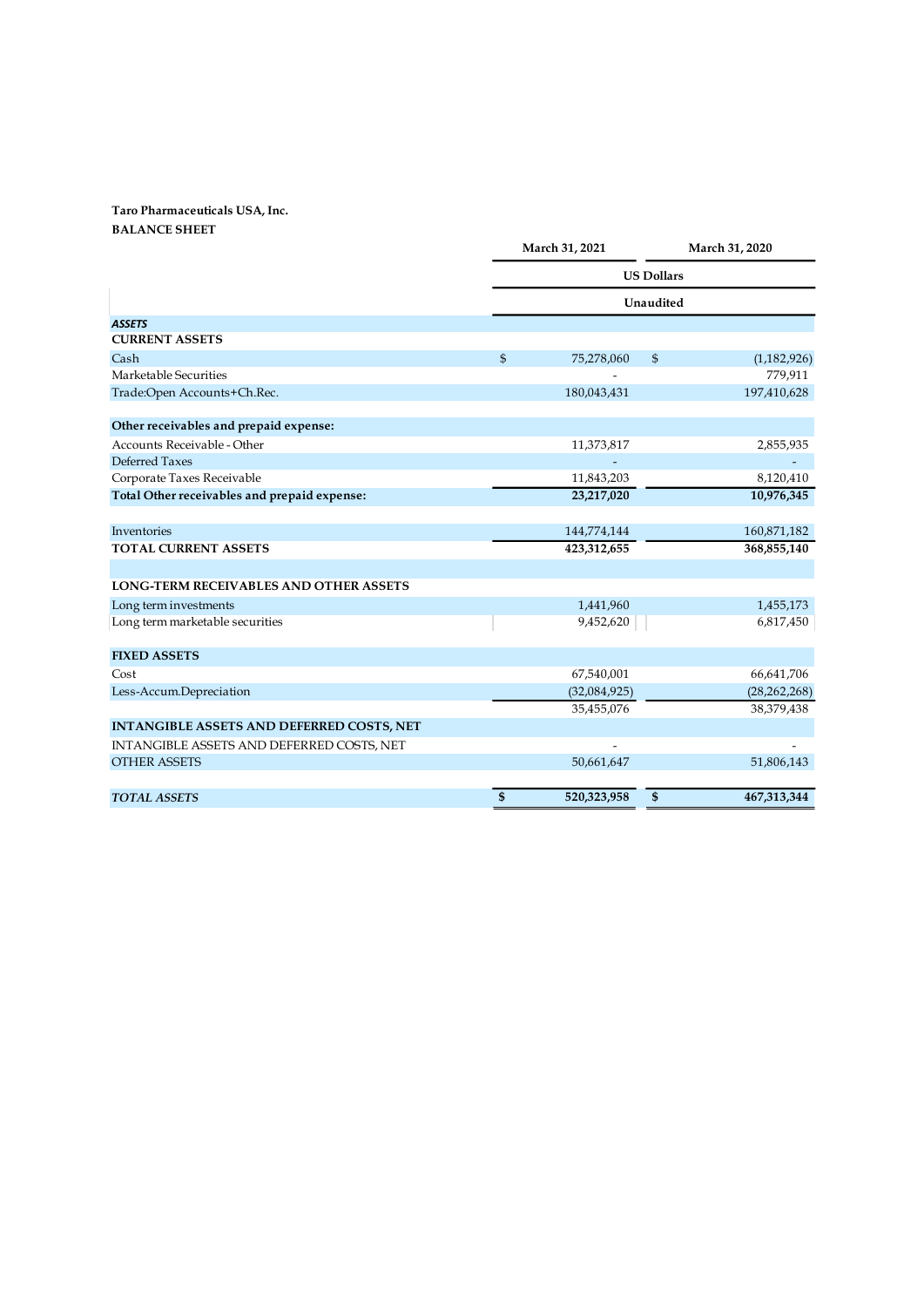## Taro Pharmaceuticals USA, Inc. BALANCE SHEET

| Taro Pharmaceuticals USA, Inc.                                |               |                                                      |                          |                          |  |  |  |  |
|---------------------------------------------------------------|---------------|------------------------------------------------------|--------------------------|--------------------------|--|--|--|--|
| <b>BALANCE SHEET</b>                                          |               |                                                      |                          |                          |  |  |  |  |
|                                                               |               | March 31, 2021                                       |                          | March 31, 2020           |  |  |  |  |
|                                                               |               | <b>US Dollars</b>                                    |                          |                          |  |  |  |  |
|                                                               |               | Unaudited                                            |                          |                          |  |  |  |  |
|                                                               |               |                                                      |                          |                          |  |  |  |  |
| LIABILITIES AND SHAREHOLDERS' EQUITY                          |               |                                                      |                          |                          |  |  |  |  |
| <b>CURRENT LIABILITIES</b>                                    |               |                                                      |                          |                          |  |  |  |  |
| Accounts payable: Suppliers                                   |               | 7,616,417                                            |                          | 3,685,432                |  |  |  |  |
| Other current liabilities:                                    |               |                                                      |                          |                          |  |  |  |  |
|                                                               |               |                                                      |                          |                          |  |  |  |  |
| Returns reserve                                               |               | 45,869,413                                           |                          | 55,823,800               |  |  |  |  |
| Intercompany Payables<br>Employees and payroll accruals       |               | 435, 368, 732<br>4,518,302                           |                          | 373,012,991<br>6,145,526 |  |  |  |  |
| Legal and audit fees                                          |               | 789,032                                              |                          | 2,316,501                |  |  |  |  |
| Settlements and loss contingencies                            |               | 456,178,216                                          |                          | $\overline{\phantom{a}}$ |  |  |  |  |
| Accrued Expenses Payable - Others                             |               | 26,308,164                                           |                          | 32,167,355               |  |  |  |  |
| Taxes Payable                                                 |               |                                                      |                          |                          |  |  |  |  |
| TOTAL Other current liabilities                               |               | 969,031,859                                          |                          | 469,466,173              |  |  |  |  |
|                                                               |               |                                                      |                          |                          |  |  |  |  |
| Deferred Taxes                                                |               | $\sim$                                               |                          | $\overline{\phantom{a}}$ |  |  |  |  |
| Amount Accrued/Other long term<br>TOTAL LONG TERM LIABILITIES |               | $\overline{\phantom{a}}$<br>$\overline{\phantom{a}}$ |                          |                          |  |  |  |  |
| <b>SHAREHOLDERS' EQUITY</b>                                   |               | (456, 324, 318)                                      |                          | (5,838,261)              |  |  |  |  |
| TOTAL LIABILITIES AND SHAREHOLDERS' EQUITY                    | $\frac{1}{2}$ | 520,323,958                                          | $\overline{\mathcal{S}}$ | 467,313,344              |  |  |  |  |
|                                                               |               |                                                      |                          |                          |  |  |  |  |
|                                                               |               |                                                      |                          |                          |  |  |  |  |
|                                                               |               |                                                      |                          |                          |  |  |  |  |
| Taro Pharmaceuticals USA, Inc.                                |               |                                                      |                          |                          |  |  |  |  |
| STATEMENTS OF OPERATIONS                                      |               |                                                      |                          |                          |  |  |  |  |
|                                                               |               | For the Year Ended                                   |                          | For the Year Ended       |  |  |  |  |
|                                                               |               | March 31, 2021                                       |                          | March 31, 2020           |  |  |  |  |
|                                                               |               |                                                      | <b>US Dollars</b>        |                          |  |  |  |  |
|                                                               |               |                                                      | Unaudited                |                          |  |  |  |  |
|                                                               |               |                                                      |                          |                          |  |  |  |  |
| Sales - Income                                                | \$            | 376,989,887                                          | \$                       | 484,330,307              |  |  |  |  |
|                                                               |               |                                                      |                          |                          |  |  |  |  |
| Cost of Sales                                                 |               | 320,610,781                                          |                          | 423,499,630              |  |  |  |  |

|                                                                   | 789,032                  |                   | 2,316,501                |
|-------------------------------------------------------------------|--------------------------|-------------------|--------------------------|
| Settlements and loss contingencies                                | 456,178,216              |                   |                          |
| Accrued Expenses Payable - Others                                 | 26,308,164               |                   | 32,167,355               |
| Taxes Payable                                                     | $\frac{1}{2}$            |                   |                          |
| <b>TOTAL Other current liabilities</b>                            | 969,031,859              |                   | 469,466,173              |
| Deferred Taxes                                                    | $\overline{\phantom{a}}$ |                   | $\blacksquare$           |
| Amount Accrued/Other long term                                    | $\overline{\phantom{a}}$ |                   | $\overline{\phantom{a}}$ |
| TOTAL LONG TERM LIABILITIES                                       |                          |                   |                          |
| SHAREHOLDERS' EQUITY                                              | (456, 324, 318)          |                   | (5,838,261)              |
| TOTAL LIABILITIES AND SHAREHOLDERS' EQUITY                        | \$<br>520,323,958        | $\overline{\$}$   | 467,313,344              |
| Taro Pharmaceuticals USA, Inc.<br><b>STATEMENTS OF OPERATIONS</b> | For the Year Ended       |                   | For the Year Ended       |
|                                                                   | March 31, 2021           |                   | March 31, 2020           |
|                                                                   |                          |                   |                          |
|                                                                   |                          | <b>US Dollars</b> |                          |
|                                                                   |                          | Unaudited         |                          |
| Sales - Income                                                    | \$<br>376,989,887        | $\pmb{\$}$        | 484,330,307              |
| Cost of Sales                                                     | 320,610,781              |                   | 423,499,630              |
| Cost of Sales Impairment                                          |                          |                   |                          |
| <b>Gross Profit</b>                                               | 56,379,106               |                   | 60,830,677               |
| Research & Development                                            | 722,026                  |                   | 3,738,098                |
|                                                                   | 18,185,041               |                   | 17,443,443               |
| Selling and Marketing Expenses                                    |                          |                   |                          |
| General and Administrative Expenses                               | 28,103,994               |                   | 30,124,684               |
| Settlements and loss contingencies                                | 456,978,030              |                   | ۰                        |
| <b>Operating Income</b>                                           | (447,609,985)            |                   | 9,524,452                |
|                                                                   | 5,048,103                |                   | 4,599,768                |
| <b>Financial Expenses</b><br>Other Income                         | (1,803,927)              |                   | (2, 415, 317)            |
| Income before taxes on Income                                     | (450, 854, 161)          |                   | 7,340,001                |
| Taxes on Income                                                   | (80, 949)                |                   | (2,555,541)              |